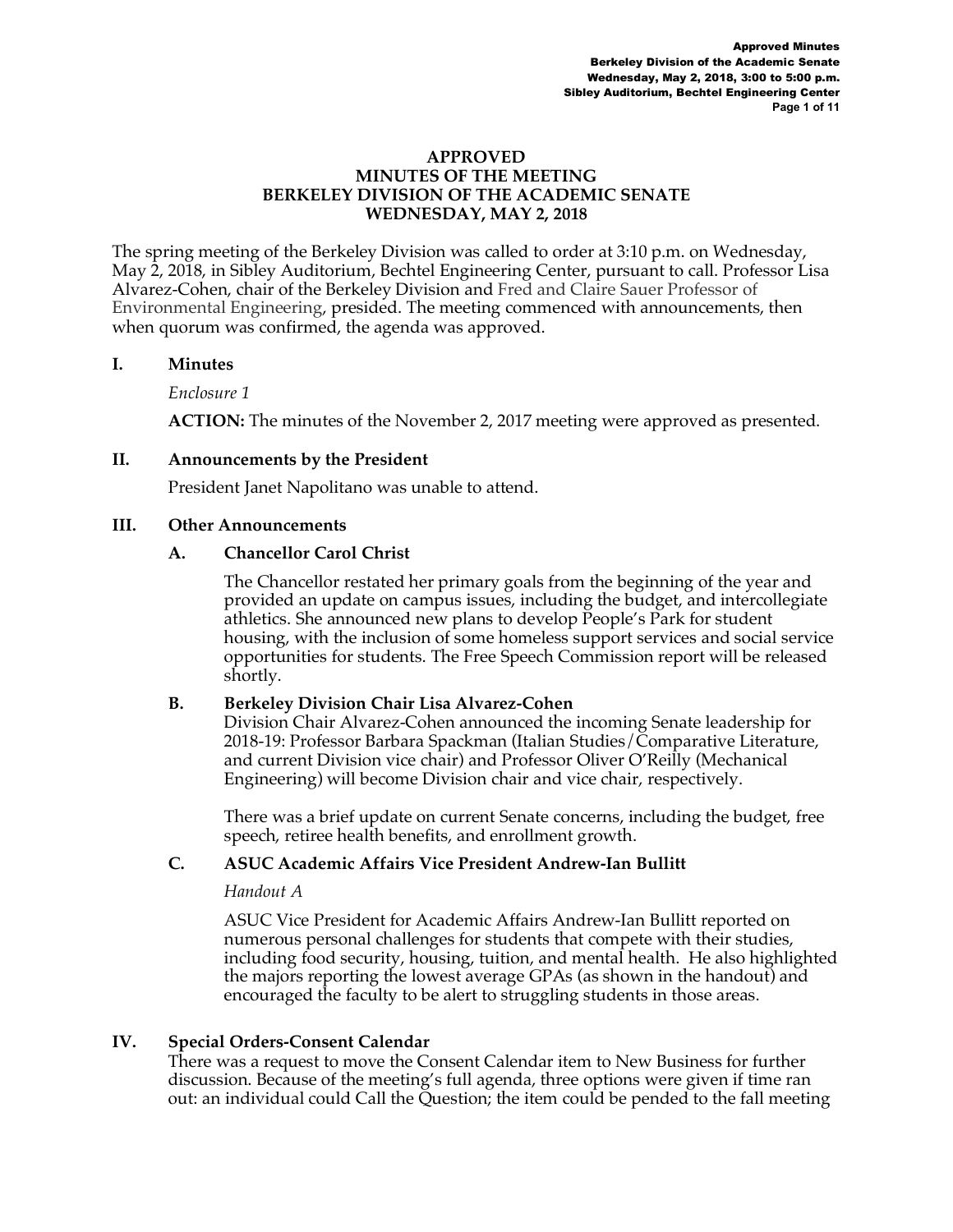for continued discussion; or, there could be a request to extend this meeting's time to facilitate a vote.

## **V. Reports of Special Committees**

None

### **VI. Reports of Standing Committees**

## **A. Committee on Committees (COMS)**

Professor Ula Taylor (African American Studies) is a current member of COMS and also incoming COMS chair for 2018-19. She summarized the COMS process for appointing Senate representation to Senate committees, joint administrative/Senate committees, and systemwide Senate committees. COMS matches faculty interests and background with service opportunities for a wellbalanced leadership. Faculty were enthusiastically encouraged to serve.

## **B. Committee on Faculty Awards (written report only – Enclosure 2)**

The committee's activities over the past year for the Edward A. Dickson Emeriti Professorship, the Constantine Panunzio Distinguished Emeriti Award, the Clark Kerr Award, and the Berkeley Faculty Service Award are recorded.

## **C. Committee on Faculty Welfare (FWEL)**

Professor Emerita Caroline Kane (Molecular & Cell Biology), co-chair of FWEL, reviewed the committee's purview and noted that FWEL has recently opined on bullying, housing, parking, and retiree benefits. The committee also provides representation on the UC Committee on Faculty Welfare.

### **D. Committee on Rules and Elections (R&E) (Enclosure 3)**

R&E Chair and Division Secretary David Milnes reported the results of the Divisional election. There were 458 total valid ballots cast in the election.

The following Senate members were elected as at-large members of Divisional Council:

Cathryn Carson, History Debarati Sanyal, French Richard Scheffler, Public Health and Public Policy

Senate members elected to COMS were:

Paolo D'Odorico, Environmental Science, Policy, and Management Ross Levine, Business Administration Angela Marino, Theater, Dance, and Performance Studies Donald Rio, Molecular and Cell Biology

Chair Milnes thanked all those who ran for election.

### **VII. Petitions of Students**

None

# **VIII. Unfinished Business**

None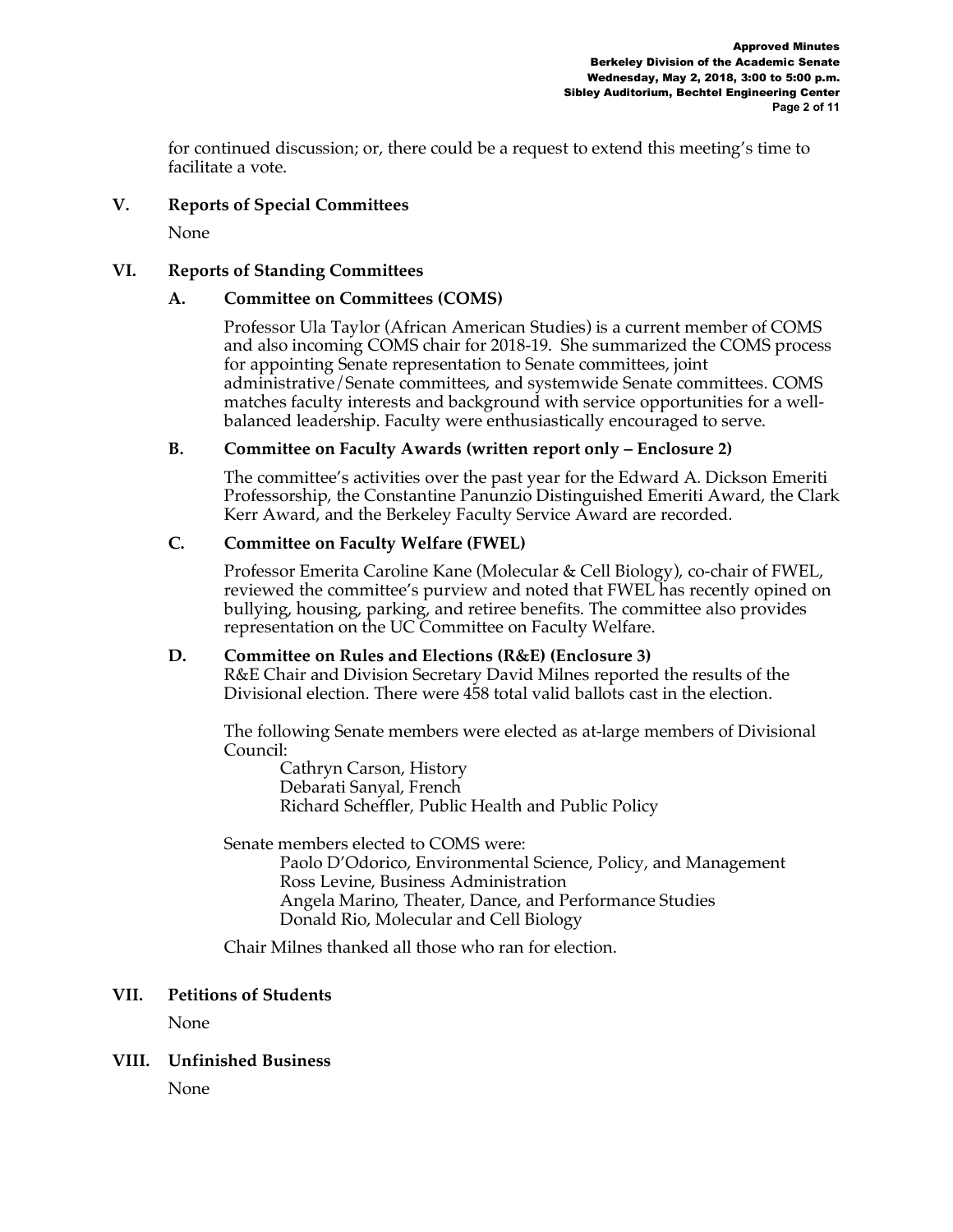### **IX. University and Faculty Welfare**

## **A. Proposed changes to UC retiree health benefits (Enclosure 4)**

Professor Kenneth Polse (Optometry), a member of FWEL, alerted Senate members to possible changes to retiree health benefits being considered by the Office of the President (UCOP) that could result in the erosion of benefits for all retirees. A working group of the UC Berkeley Emeriti Association has been following the issue and strongly recommends that the systemwide Academic Senate work toward postponing UCOP's decision to 2019. The proposed changes have serious implications, not only for retirees but also for the recruitment and retention of active faculty, and hence Berkeley's excellence (detailed in his presentation). Senate members were urged to contact the systemwide Senate to voice their opinions about the changes, and Division Chair Alvarez-Cohen will raise the issue at Academic Council.

### **B. UC Berkeley strategic planning process**

A panel from the Strategic Planning Steering Committee was present to discuss their recommendations and to answer questions:

Lisa Alvarez-Cohen, Co-Chair, Strategic Planning Steering Committee Chair, Berkeley Division of the Academic Senate

Richard Lyons, Co-Chair, Strategic Planning Steering Committee Dean, Haas School of Business

Henry Brady, Co-Chair, Grand Challenges Working Group Dean, Goldman School of Public Policy

Fiona Doyle, Co-Chair, Student Experience Working Group Vice Provost for Graduate Studies and Dean of the Graduate Division

Benjamin Hermalin, Co-Chair, Financial Model Working Group Vice Provost for the Faculty

Jennifer Johnson-Hanks, Co-Chair, Financial Model Working Group Chair, Academic Senate Committee on Academic Planning and Resource Allocation

Ignacio Navarrete, Co-Chair, Enrollment Working Group Chair, Academic Senate Committee on Admissions, Enrollment, and Preparatory Education

Barbara Spackman, Co-Chair, Grand Challenges Working Group Vice Chair, Berkeley Division of the Academic Senate

Dean Lyons presented a summary of the steering committee's work and efforts to gather community input. Planning efforts are now focused on gathering and winnowing ideas. Signature initiatives and exemplar projects identified by the working groups will be prioritized for implementation over the next 10 years. The strategic plan working group reports will be released shortly.

Comments raised in open discussion included the following:

- Long-term planning should be guided by Berkeley's vision and mandate and reaffirm our values of diversity and excellence in teaching.
- Berkeley's success as a great public university should be acknowledged, but we should learn from past mistakes as well.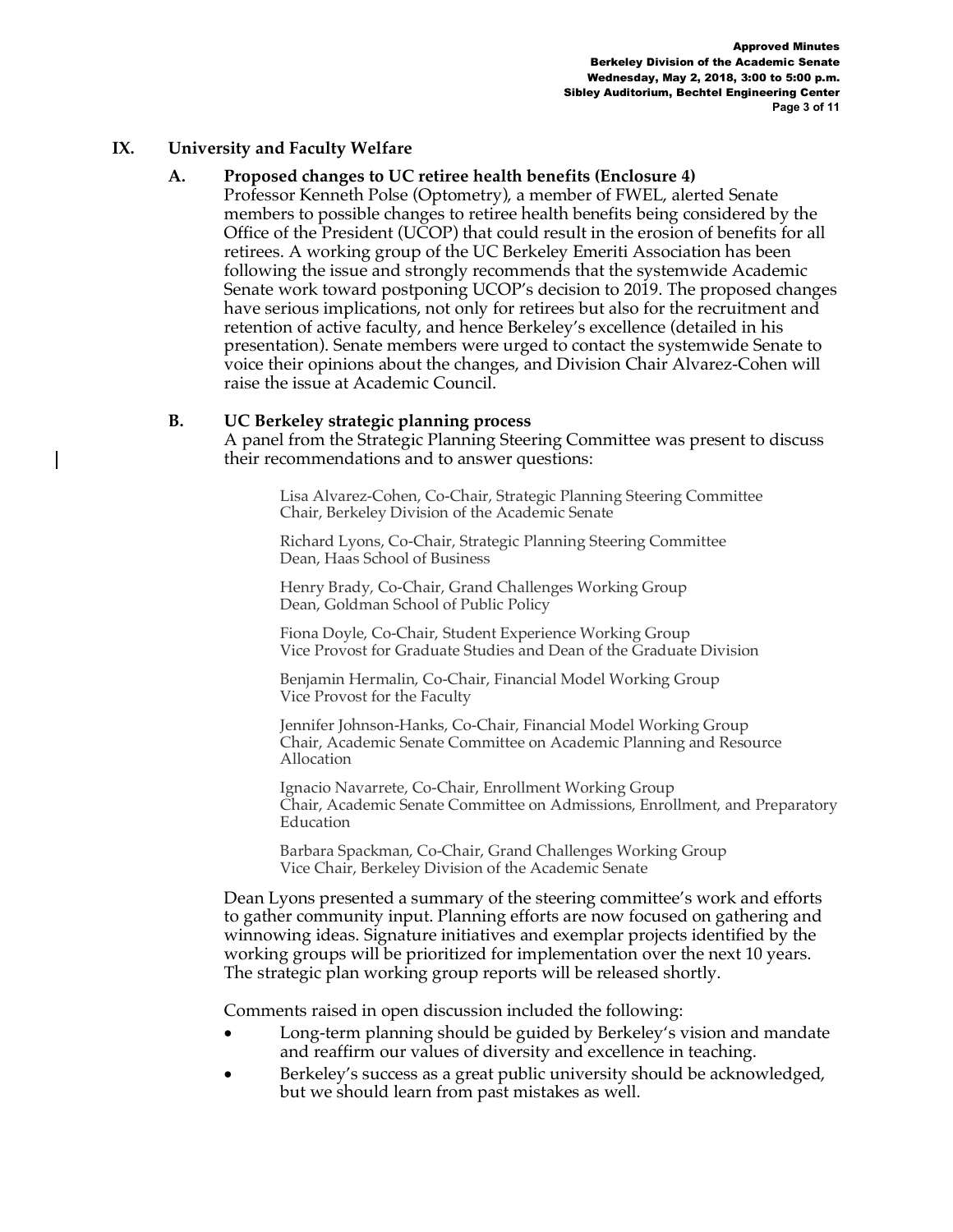- Two areas recommended for special attention are data science and intelligence.
- Berkeley's research priorities should be identified.
- What issues limit Berkeley from achieving its vision and how can they be dealt with.
- The use of lecturers with security of employment should be addressed.

The steering committee urged Senate members to continue providing input on the plan.

## **X. New Business**

# **A. Amendments to the Berkeley Division's L&S Regulations.**

This item was moved from the Consent Calendar for discussion.

*For proposed legislative amendments, additions to the current text are noted by an underline; deletions to the current text are noted by a strikethrough line. Per Division bylaws the consent calendar is approved in the absence of a quorum.*

The College of Letters and Science (L&S) proposes amendments to Berkeley Division Regulations 800, 801, 804, 807, 809 and 810. All other L&S regulations are unchanged. The Committee on Rules and Elections reviewed the following legislation and found the proposed amendments to be consonant with Berkeley Division bylaws and regulations. Divisional Council approved the proposed amendments following clarification from, and discussion with representatives of the L&S Executive Committee and the Undergraduate Dean.

The L&S Executive Committee provided the following rationale for the proposed amendments:

The changes to these regulations define class level by semesters of enrollment, and limit overall registration to 8 semesters (or 4 for transfer students). Moving from assessing class level and eligibility for registration from unit accumulation to semester completion addresses two primary concerns. First, using unit accumulation to determine class level has become problematic as freshmen increasingly matriculate with a considerable amount of exam units (Advanced Placement and International Baccalaureate) that do not necessarily fulfill the same number of curricular requirements equivalent to a student who has reached sophomore standing with collegelevel course work. Consequently these students (who have fast-tracked to sophomore classification based on exam units) have a false sense of timely progress towards declaration of major and degree completion.

Second, using unit accumulation in determining continued registration beyond 8 semesters, can result in students prolonging their senior status, and in some cases unduly delay timely graduation.

The intention behind these changes is to create a common and clear framework to help students in planning for and achieving timely degree completion, and our advising office in supporting and managing degree progress for our overall study body. This will also align our regulations with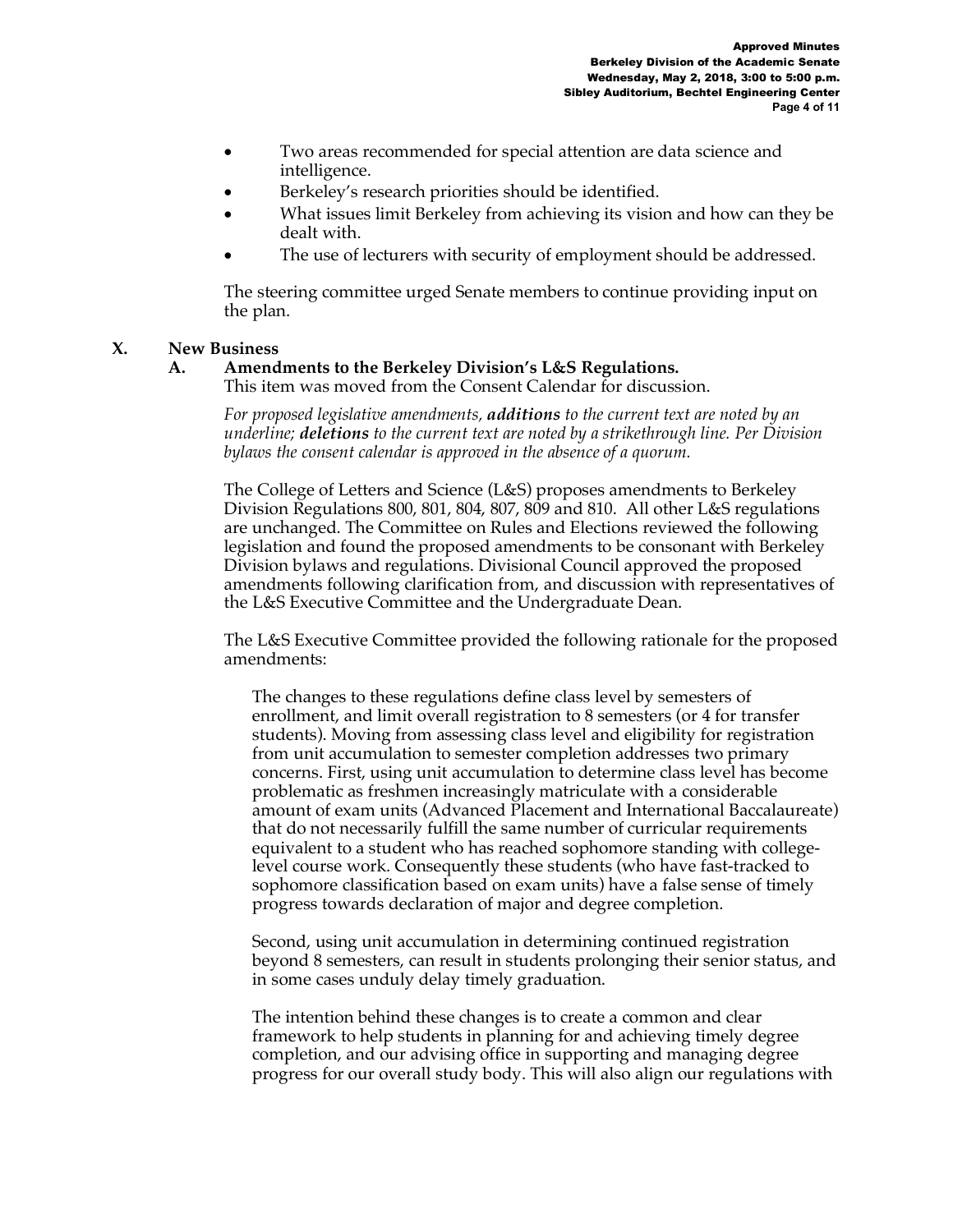the other undergraduate colleges. The new language does allow for extension of enrollment beyond 8 semesters by permission of the dean.

# **TITLE IX. COLLEGE OF LETTERS AND SCIENCE**

### **800. CLASSIFICATION OF STUDENTS** (Am. 3.83)

- Students in the College of Letters and Science are designated as freshmen, sophomores, juniors, or seniors.
- A student is classified as a sophomore upon completion of 30 units,  $2$  semesters<sup>\*</sup>, a junior upon completion of  $60$  units  $4$ semesters, a senior upon completion of 90 units 6 semesters. Junior transfer students will be assessed at 4 semesters at the point of matriculation. Students transferring at all other levels will be assessed a semester count on an individual basis by the Dean of the College.

\*Fall and Spring only. Summer terms do not count as a semester.

# **801. CLASS SCHEDULES STUDY LIST** (Am. 3.83, 2.86)

# **A. Unit Limits**

- Confirmed class schedules study lists of fewer than 13 units in a Semester require approval of the Dean of the College.
- Students who have not declared a major and who wish to enroll in more than 20.5 units must secure approval of a College adviser. Students who have declared a major and who wish to enroll in more than 20.5 units must secure approval of their major adviser. (Eff. Fall 1986)
- Repeated courses are counted in making class-schedule totals.

# **B. Students' Responsibility**

- Presentation of a study-list by a student and its acceptance by the College evidences an obligation on the part of the student faithfully to perform the designated work to the best of his or her ability.
- Withdrawal from, or neglect of, any course entered on the study-list, or a change in program without formal permission of the Dean of the College renders the student liable to enforced withdrawal from the University, or other appropriate disciplinary action.

# **C. Study-List Approval** Regulations as to approval of study-lists shall be adopted by the Faculty of the College.

# **804. REGISTRATION** (Am.3.83, 4.88)

• A student who has completed more than 130 Semester units (or 195 quarter units) and who has extended his or her enrollment beyond eight semesters, or the equivalent, in all institutions attended will not be permitted to register in the College of Letters and Science without permission of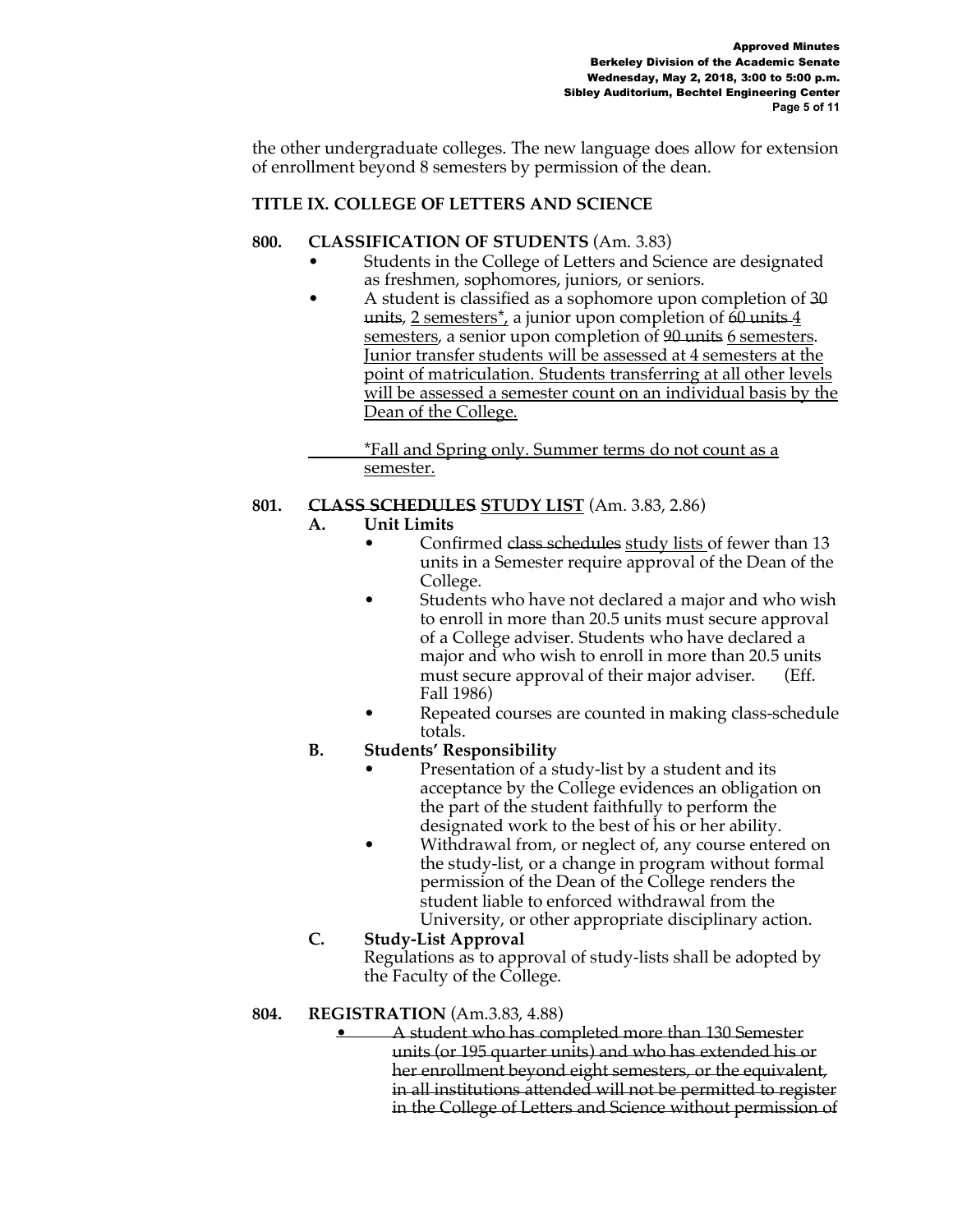the Dean of the College. If permitted to register the student is subject to such supervision as the Faculty of the College directs.

- A student may complete an unlimited number of units beyond the minimum 120 semester units required for graduation on condition that all requirements for the degree are completed and the student graduates within a maximum of eight semesters (or the equivalent) in all institutions attended.
- A student admitted to the University as a freshman who has completed eight semesters shall not be permitted to register for any additional semesters without permission of the Dean of the College. If permitted to register, the student is subject to such supervision as the Faculty of the College directs.
- A student admitted to the University as a junior transfer who has completed four semesters shall not be permitted to register for any additional semesters without permission of the Dean of the College. If permitted to register, the student is subject to such supervision as the Faculty of the College directs.
- The Dean of the College shall determine semesters of eligible registration for students admitted at sophomore or senior standing.
- A student who is approved for a study list of fewer units than the minimum specified in 801.A. may be granted additional semesters as determined by permission of the Dean of the College.

#### **807. BACHELOR OF ARTS DEGREE** (Am. 2.85, 4.87, 3.31.92, 10.25.94, 4.25.05)

The degree of Bachelor of Arts will be granted upon the following conditions:

- **A. Unit Requirements** 
	- **Letters and Science Units**
		- The candidate must have completed at least 120 units, of which at least 60 shall be in courses offered in departments, groups, or divisions with a major program authorized by the Executive Committee of the College of Letters and Science.
		- Courses numbered 300 and above and Physical Education activities courses are excluded from the 60 units. (EC. 11.28.00)
		- **Units outside the College of Letters and Science**
		- Units earned in courses offered outside the College of Letters and Science may be counted toward the 60 units under the following conditions:
			- **1.** The courses are either
				- a. specifically required in a major approved by the Executive Committee; or
				- b. recommended or elective courses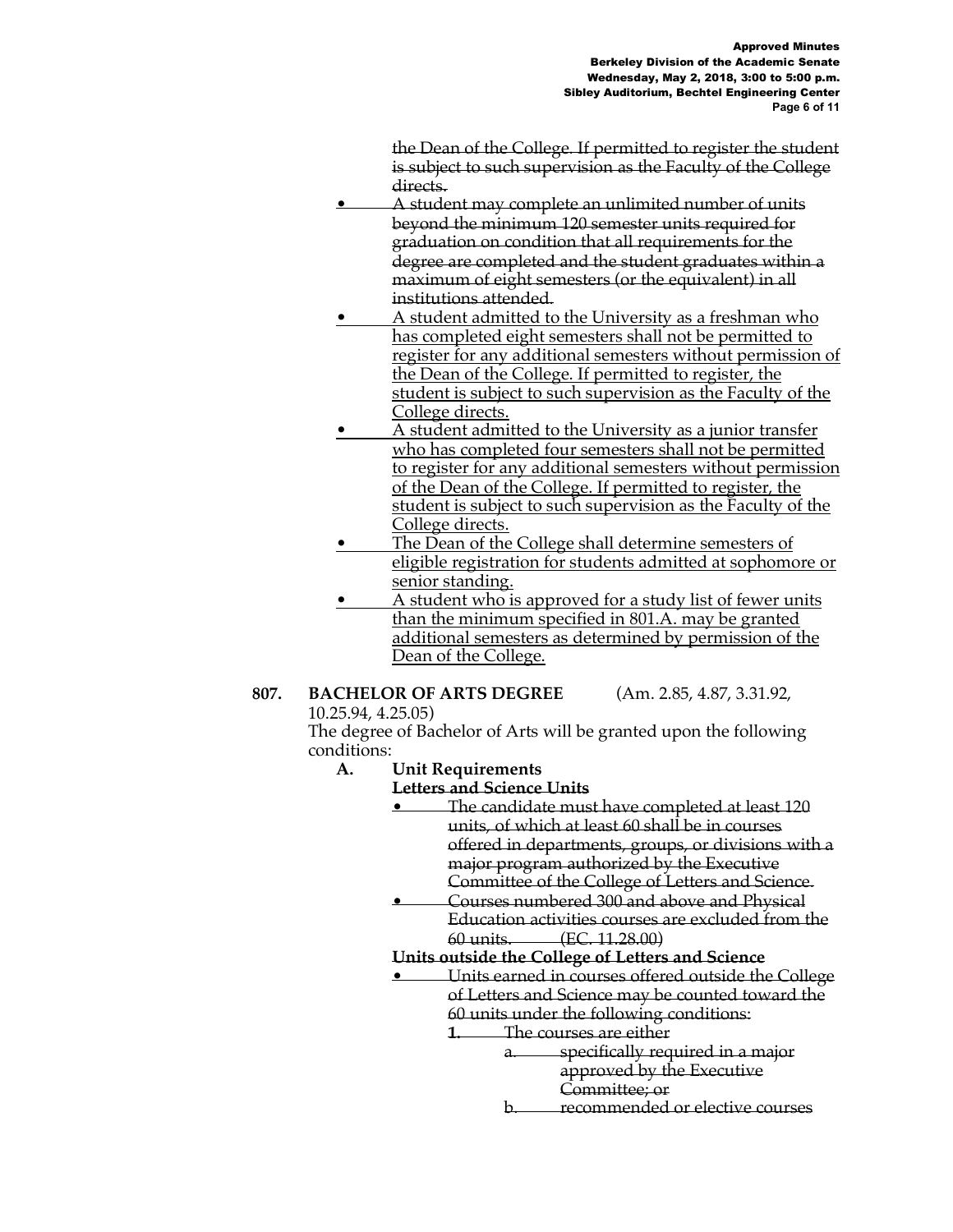Approved Minutes Berkeley Division of the Academic Senate Wednesday, May 2, 2018, 3:00 to 5:00 p.m. Sibley Auditorium, Bechtel Engineering Center **Page 7 of 11**

which are counted toward graduation in a major approved by the Executive Committee, provided that the student graduates in that major program.

**2.** The courses are approved, by the Executive Committee for use in satisfaction of the College's Breadth and the courses are applied to those requirements. (CC.4.92)

## **1. Minimum Units**

The candidate must have completed at least 120 units. In addition to any unit limitations specified by the University and Division:

- a. No more than 70 units of lower division transfer course work shall be counted toward the A.B. degree.
- b. No more than 4 units total of Physical Education units may be counted toward the A.B. degree.
- c. A maximum of 6 units of '300' and '400' courses may count toward the A.B. degree.

# **B. Upper Division Requirements**

### **2. Upper Division Courses Units**

At least 36 units must be in upper division courses. Courses outside the College of Letters and Science may be included.

# **3. Upper Division Units Outside the Major**

• At least 6 of the 36 units must be in courses outside the major department.

# **B. Residence Requirements**

A minimum of 18 units of upper division courses, including 12 units in upper division courses in the major, must be completed in residence in the College of Letters and Science. For students who meet the residence requirements as provided in SR 614, the requirements of 18 units in upper division courses is reduced to 16 (Am. 3.83).

# **C. Other Units**

# **"300" and "400" Courses**

• A maximum of 6 units of "300" and "400" courses may be counted toward the A.B. Degree.

### **Physical Education Courses**

• A maximum of 4 units of Physical Education activities courses may be counted toward the A.B. Degree.

### **Community College Units**

- No more than 70 units of community college course work shall be counted toward the A.B. degree.
- **D.C. General Requirements**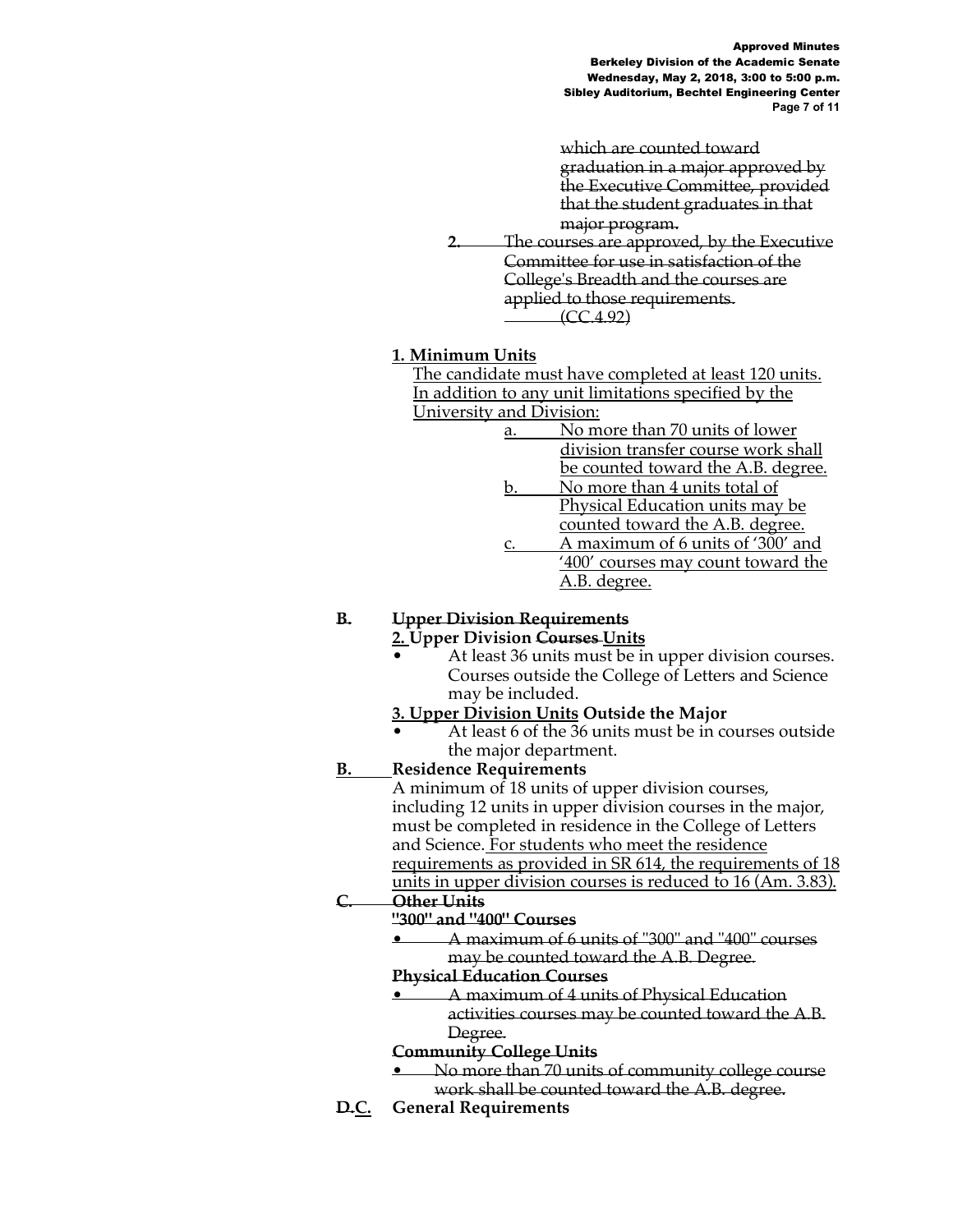The candidate must have satisfied the:

- **1.** General University requirements of SR 630, 634, 636, 638; and Berkeley Regulation 300. (CC. 4.89)
- **2.** Breadth requirements specified by the Faculty of the College.
	- Any student who has completed all of the Letters and Science breadth requirements, or the general education requirements, or the equivalent of either, at the University of California campus from which he or she transfers, may, upon petition, be credited with having completed the breadth requirements of this College.
- **3.** Requirements of a major program described in Regulations 809-812 (eff. Fall 1987).

# **809. MAJOR PROGRAMS** (Am. 3.83, 4.11.96, 4.29.04)

- **A.** Each candidate must complete a four-year major program of one of the types described in Regulation 810.
	- The major program is designed as a planned effort to explore a subject systematically, to assure that all students pursuing the same major program acquire certain knowledge in common, and to encourage the student in independent study.
	- All major programs of whatever type must include not fewer than 30 nor more than 60 units, and must include at least not fewer than 24 units in upper division courses nor more than 30 units in upper division courses.
	- Requirements for major programs, including prerequisites and limitations on programs, and alternative electives, must be submitted to the Executive Committee of the College for approval before publication and before they become effective.
- **B.** A student may declare a major program as early as the student decides, consistent with any major prerequisites, but must declare it not later than the beginning of the junior year.
	- As soon as the student has declared the major, and been accepted to pursue it, the student will be assigned to a major adviser for that program.
- **C.** A change from one major program to another may be made only by permission of the Dean of the College and of the department or committee in charge of the major program to which the student petitions to transfer.
	- Notice that such change has been authorized will be sent by the Office of the Registrar to the departments or committees concerned.
	- No change of major will be permitted after the opening of the student's last term.
- **D.** Candidates for the A.B. degree must attain at least a C (2.000)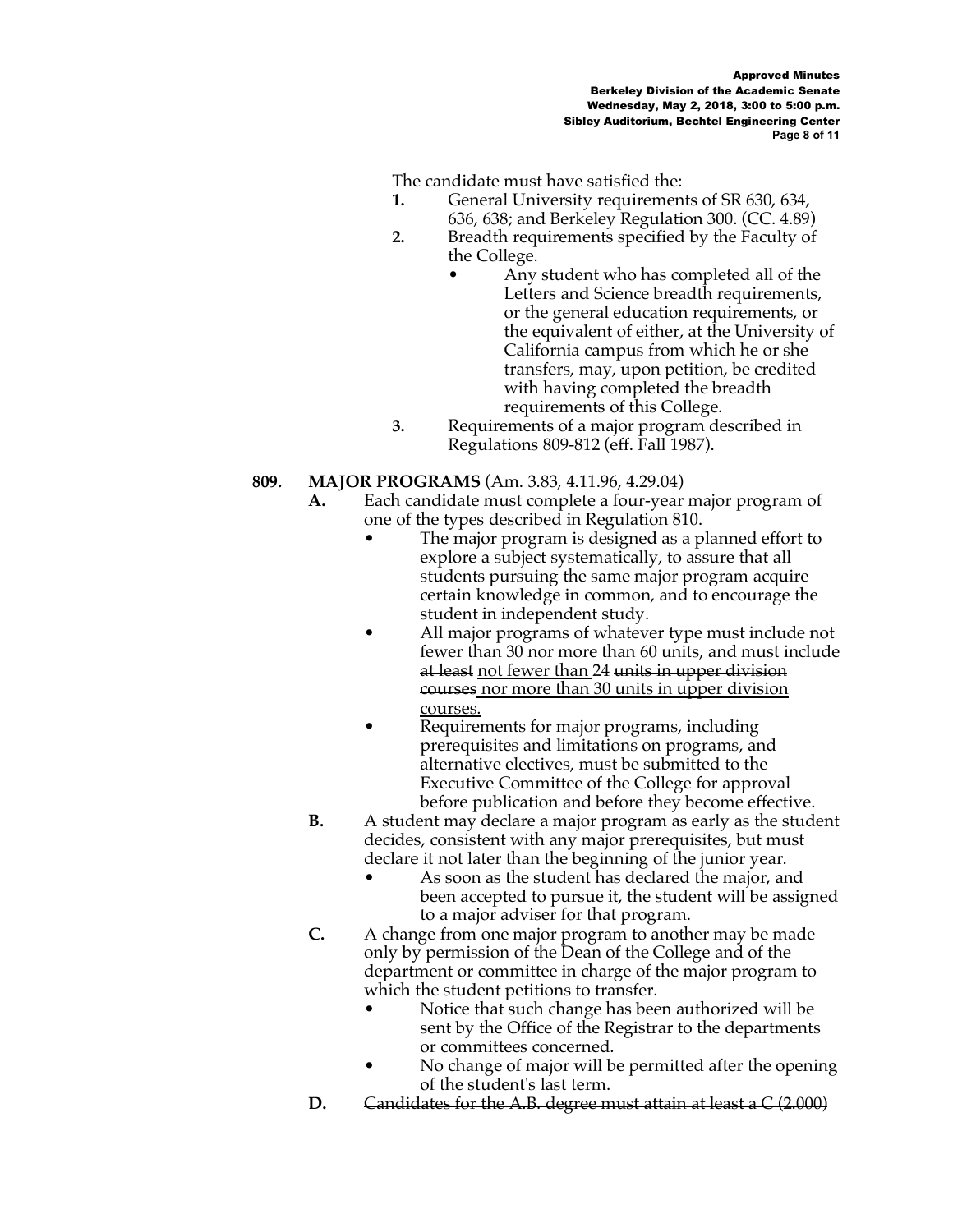Approved Minutes Berkeley Division of the Academic Senate Wednesday, May 2, 2018, 3:00 to 5:00 p.m. Sibley Auditorium, Bechtel Engineering Center **Page 9 of 11**

average overall in all of the courses required in the major program, at least a C average in the upper- division courses required in the major program, and at least a C average in the upper-division courses taken at Berkeley that are required in the major program; Candidates for the A.B. degree must attain at least a C (2.00) average in all upper division courses that are identified by the major department or program as specifically required, or approved as elective course options to fulfill a major requirement. In the case of elective course options, the calculation will include the minimum number of courses with the highest grades needed to fulfill the requirement. Averages higher than a C may be required only for Honors Programs. (see Regulation 815).

- **E.** Students who fail to attain an average of two grade points for each unit of work taken in a department may, at the option of that department, be denied the privilege of pursuing a major program in that department. A similar option may be exercised by committees in charge of group or field majors.
- **F.** Each major department is expected to send to the Dean of the College from time to time a list of students (if any) who, in the opinion of the department, cannot profitably continue in the major program of the department, together with a statement of the basis for such opinion and of the probable causes of the student's lack of success.
	- **•** In such cases, the Executive Committee of the College may, with approval of the department concerned, permit a change to another major program or may, with approval of the President of the University, require the students to withdraw from the College. Committees in charge of group or field major will follow a similar pattern.
- **G.** Students who are admitted to senior standing in the University of California on the basis of credit from other institutions, or on the basis of credit from University Extension, University of California, must complete in residence at the University of California, subsequent to such admission, at least 18 units of work in upper division courses, including at least 12 units in their major program.
	- **•** For students who meet the residence requirements as provided in SR 614, the requirements of 18 units in upper division courses is reduced to 16. (Am. 3.83)

#### **810. UNIT ADDITIONAL REQUIREMENTS IN MAJOR PROGRAMS** (Am. 3.83)

# **A. Departmental Major Programs**

- **•** These programs must consist of not fewer than 24 nor more than 30 units of upper division courses, together with such lower division courses as the department deems necessary to a coordinated program.
- **•** At least 15 units of specified courses must be required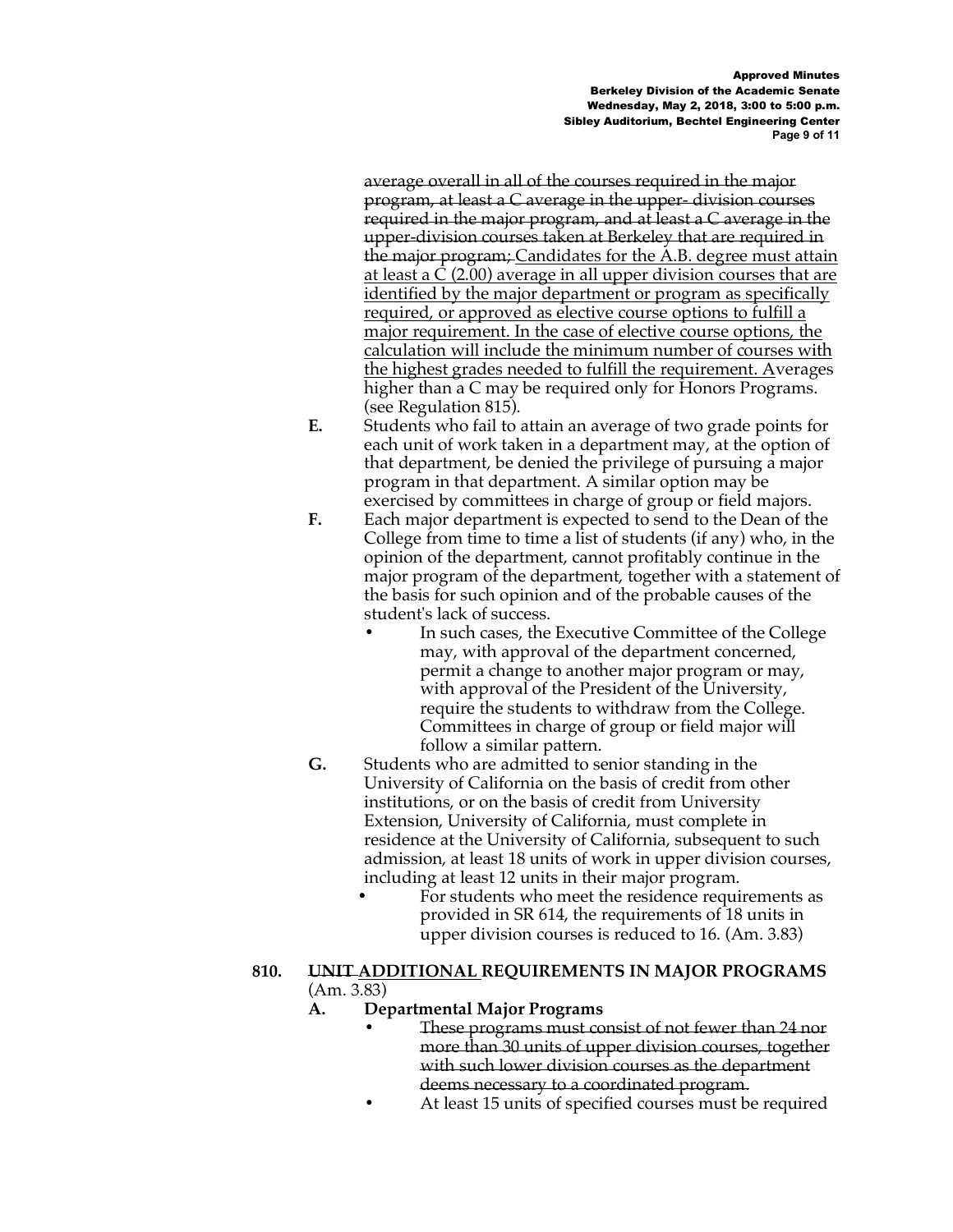in common of all students electing the program; at least 6 of these 15 units must be upper division courses, and may include unit credit for a comprehensive examination (see SR 772.D).

**•** Under special circumstances, the Executive Committee of the College may allow optional courses in the upper division component of the required 15 units.

## **B. Group Major Programs**

- These programs may be set up by conference between two or more departments or members of two or more departments, subject to approval of the Executive Committee.
- On petition of an individual student, the Executive Committee, without the necessity of formal action by any department, may approve a major or group major program for each student, and may designate a member of the faculty to act as adviser for such major or group major.
- All group major programs must require no fewer than 30 and no more than 36 units in upper division courses.

# **C. Field Major Programs**

These programs are established in each of the following fields: Humanities Social Science Physical Science (eff. Fall 1989) (CC. 10.89) (CC. 3.90)

- Each field major program includes lower division courses necessary or desirable as preparation for the upper division courses.
- Each student in a field major is required to take at least 12 units from a list of specified upper division courses; elective courses are included to bring the total up to 30 units of upper division courses.
- Each field major program will be drawn and administered by an appropriate standing committee of the Faculty of the College.

# Discussion:

A faculty representative of the Letters & Science Executive Committee spoke and provided background on the committee's intent. The proposed changes were initiated by professional staff advisers in L&S to clarify the policies, and were also in response to concerns raised during the accreditation review about the extended time to degree in L&S. The commentator then presented a motion to delay the vote to provide more time for community discussion.

## **PROCEDURAL MOTION: It was moved (and seconded) to conduct a mail ballot over the summer on these proposed changes.**

In open discussion, an audience member objected to postponement for a mail ballot due to concern that many Senate members would be inadequately informed about this proposal.